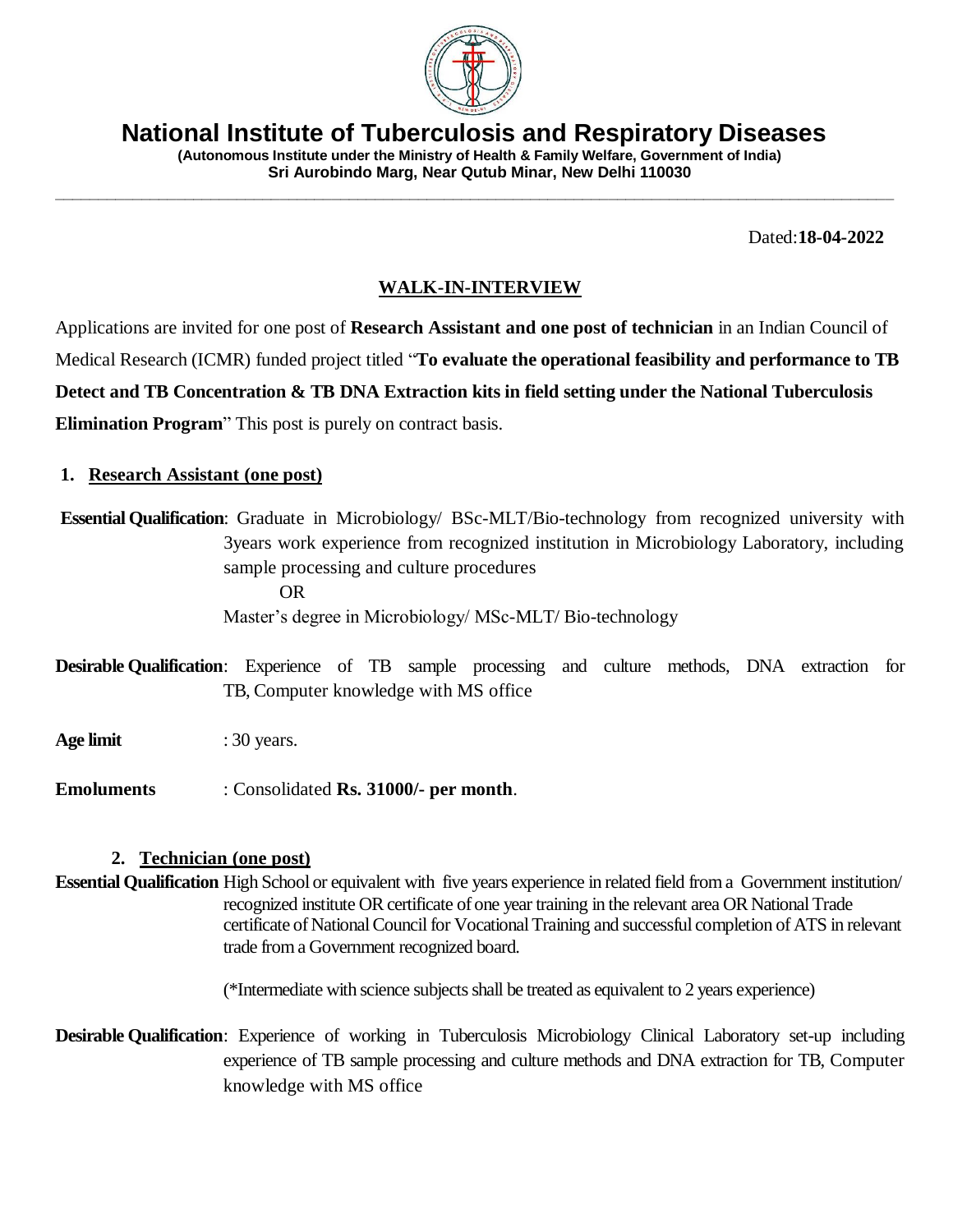

**National Institute of Tuberculosis and Respiratory Diseases**

**\_\_\_\_\_\_\_\_\_\_\_\_\_\_\_\_\_\_\_\_\_\_\_\_\_\_\_\_\_\_\_\_\_\_\_\_\_\_\_\_\_\_\_\_\_\_\_\_\_\_\_\_\_\_\_\_\_\_\_\_\_\_\_\_\_\_\_\_\_\_\_\_\_\_\_\_\_\_\_\_\_\_\_\_\_\_\_\_\_\_\_\_\_\_\_\_\_**

**(Autonomous Institute under the Ministry of Health & Family Welfare, Government of India) Sri Aurobindo Marg, Near Qutub Minar, New Delhi 110030**

**Age limit** : 28 years.

**Emoluments** : Consolidated **Rs. 17040/- per month** 

#### **Terms and Conditions:**

- 1. This engagement is purely contractual and co-terminable with the project.
- 2. The engagement will be for a period of six months initially only. It can be extended only based on satisfactory performance of the candidate. Extension would be 6 monthly till the project ends ( 3 years) whichever is earlier from the date of joining.
- 3. The selected candidates will have no claim for regular appointment.
- 4. In case of unsatisfactory performance of the candidate, the contract can be terminated by the Institute at any time by giving one month notice period or immediately by paying one month remuneration in lieu of the notice period
- 5. The candidate will be required to work full-time in the project
- 6. Details of admissible leaves during contract period, only two and half casual leaves admissible per month, no other kind of leave will be admissible including maternity leave, earned leave, medical leave, study leave etc
- 7. No TA/DA will be paid for attending the interview.
- 8. Mere fulfilling the essential qualification/experience does not guarantee for selection.
- 9. Residential accommodation in the institute campus will not be provided.
- 10. No HRA will be paid

# **11. All COVID precautions to be observed strictly. Any candidate found not following the COVID-19 precautions will be debarred from the Interview.**

**12. Date and time for the interview**